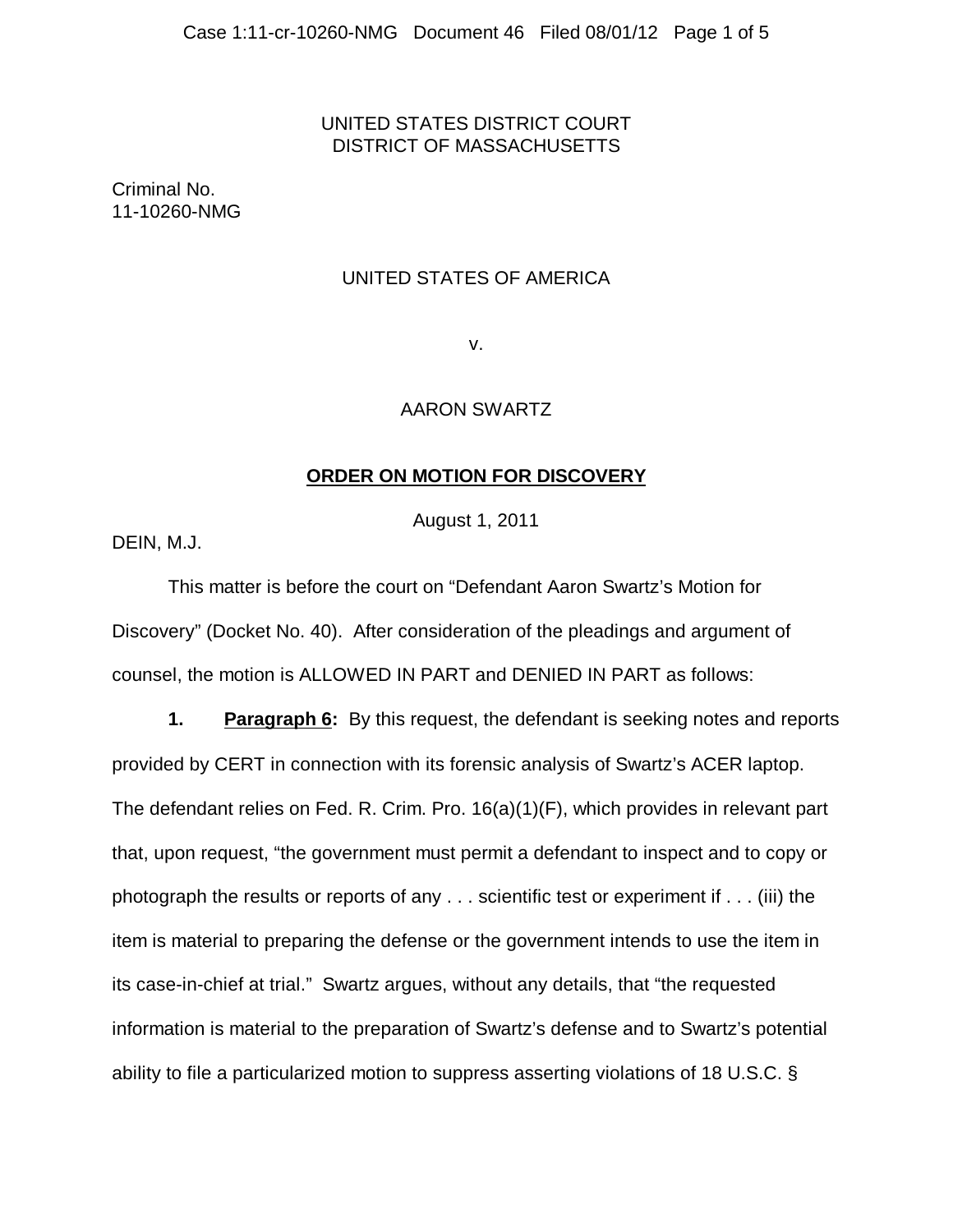2510 *et seq.* and/or the Fourth Amendment." (Mot. at 2). The government contends that the requested information is expert discovery, and that its disclosure is premature at this time.

This court agrees with the government that the reference in Rule 16(a)(1)(F) to "results or reports" does not include "CERT's margin descriptions and other preliminary interpretations of software and files on the seized laptop" (Resp. at 4) that "do not have the requisite formality or finality to be considered as either a 'report' or a 'result.'" United States v. Iglesias, 881 F.2d 1519, 1523 (9th Cir. 1989). This court also agrees that the disclosure of expert "interpretations and inferences from the evidence" is premature given the agreed-upon expert disclosure schedule. (See Resp. at 4). Nevertheless, the Rule is clear that the government is to produce the factual reports generated by  $\textsf{CERT.}^\textsf{T}$  The government represents that it has already provided "a complete copy of the ACER laptop's hard drive and a forensic report of its examination." (Resp. at 5). To the extent that there are other factual reports generated by CERT as part of its forensic analysis, these reports must be produced as well. Moreover, as the government has agreed, the government shall make an "early identification of files, records and software code which it has determined to date may be material and offered as evidence at trial." (Resp. at 5).

**2. Paragraph 12:** By this request, the defendant is seeking information concerning any attempt to see any information contained on the computer prior to the

 $1$  The government has not challenged the defendant's assertion that the CERT computer analysis is material to the preparation of Swartz's defense.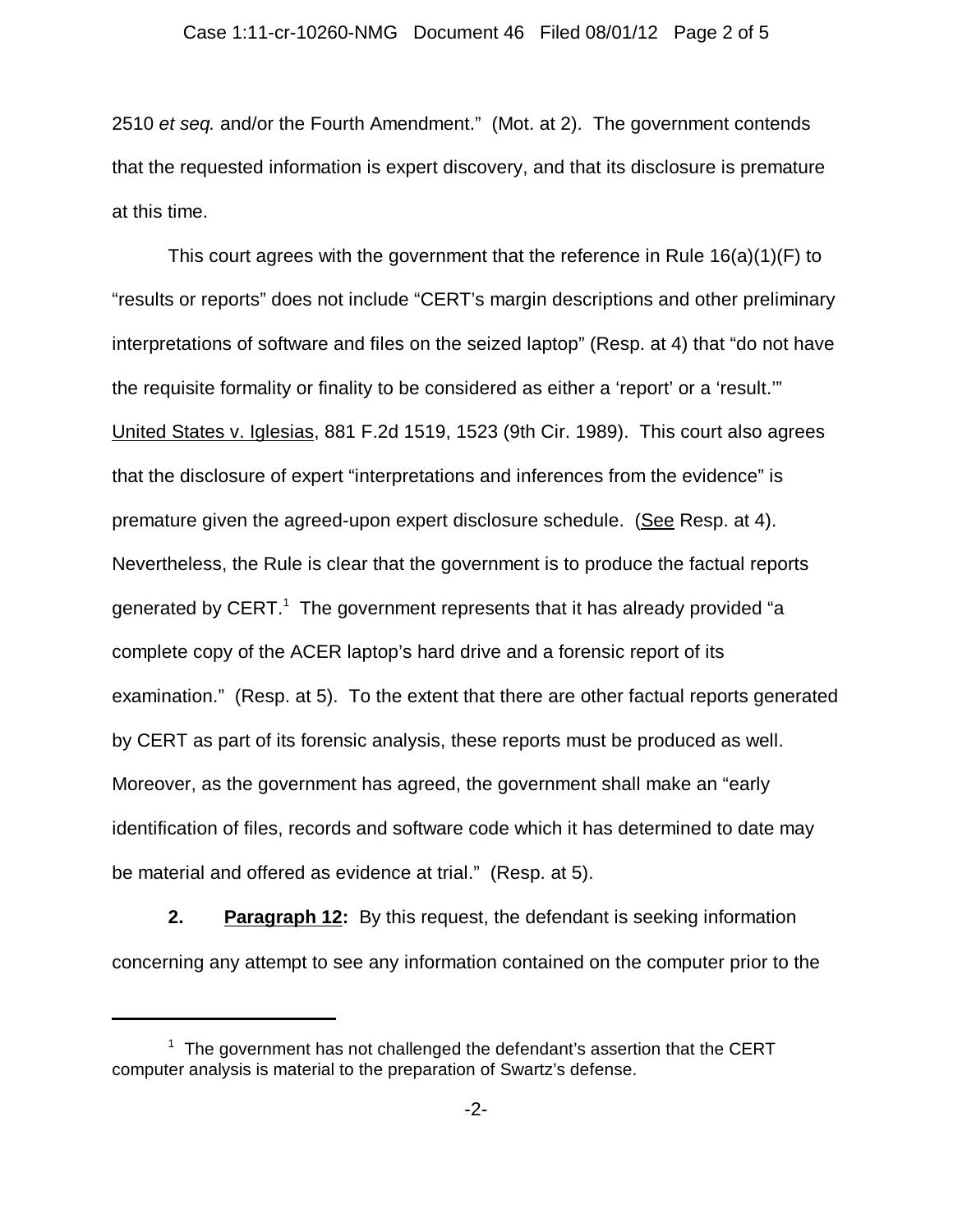### Case 1:11-cr-10260-NMG Document 46 Filed 08/01/12 Page 3 of 5

issuance of the search warrant in February 2011, on the grounds that "[m]oving a mouse or touching a key on a computer which reveals information that was not in plain view constitutes a search which may not be lawfully conducted under the Fourth Amendment in the absence of a valid warrant." (Mot. at 3 (citing, inter alia, United States v. Musgrove, No. 11-CR-24, 2011 WL 4356515, at \*15 (E.D. Wis. Sept. 16, 2011))). However, as the government argues, the defendant "lost all reasonable expectation of privacy in the computer," which was first located in a wiring closet in the basement of an MIT building hidden under a box and hard-wired into a computer switch, and later recovered at another location at MIT. (Resp. at 6). See United States v. Sanchez, 635 F.2d 47, 64 (2d Cir. 1980) ("a mere trespasser has no Fourth Amendment protection in premises he occupies wrongfully"). The government has apparently complied with its obligation to produce search materials as defined in Local Rule  $116.1(C)(1)(b)$ . Therefore, the motion to compel this additional material is denied.

**3. Paragraph 15:** In this request the defendant is seeking the "origin of any and all statements of Aaron Swartz" and "the legal procedure used to obtain each such statement[.]" (Mot. at 3). The purpose of the request is to enable Swartz "to move to suppress such statements if grounds exist to do so, which he cannot determine without the requested information." (Mot. at 4). The government has confirmed that "[n]o emails, texts messages, chat logs, or documents were obtained from Internet service providers using orders under 18 U.S.C. 2703(d)" and that "there was no courtauthorized electronic surveillance in this case." (Resp. at 7). It has also confirmed that "[a]ll of the emails, text messages, chat sessions, and documents containing state-

-3-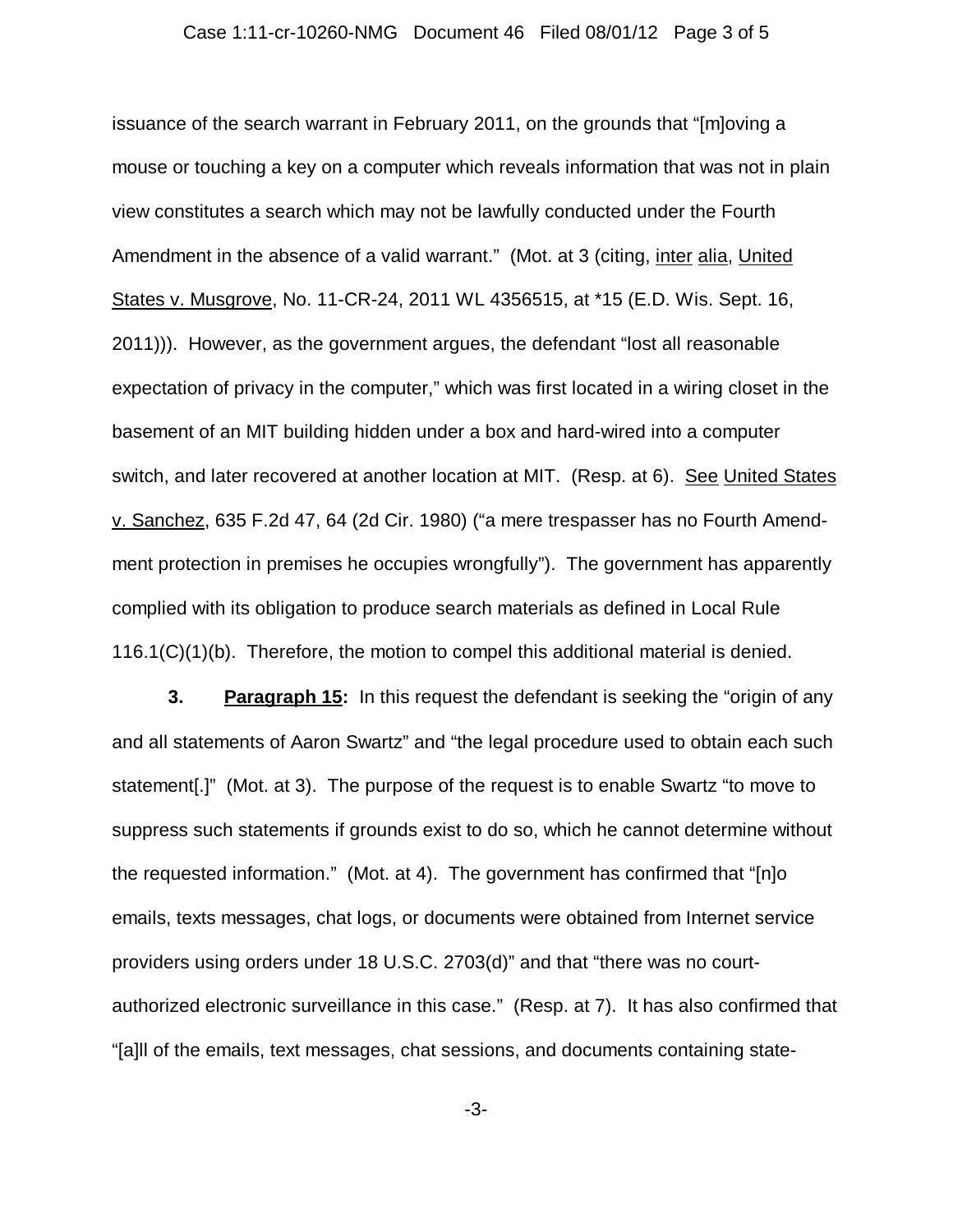#### Case 1:11-cr-10260-NMG Document 46 Filed 08/01/12 Page 4 of 5

ments provided by the defendant relevant to this case were obtained either from individuals with whom the defendant communicated or from publicly available websites stored on the Internet." Id. The defendant does not explain why this information is not sufficient for him to decide if a motion to suppress is a viable alternative. The motion to compel the additional information is denied.

**4. Paragraphs 1, 4, 20:** In these paragraphs, Swartz is seeking all grand jury subpoenas and the documents produced in response to such subpoenas. According to the defendant, he is requesting this information "because some grand jury subpoenas used in this case contained directives to the recipients which Swartz contends were in conflict with Rule  $6(e)(2)(A)$ ... and others sought certification of the produced documents so that they could be offered into evidence under Fed. R. Evid. 803(6), 901. (Mot. at 4-5). Swartz requires the requested material "to determine whether there is a further basis for moving to exclude evidence under the Fourth Amendment (even though the SCA has no independent suppression remedy." (Mot. at 5). He contends that the grand jury subpoenas may be "too sweeping" and that since the information was subpoenaed by an "experienced and respected senior prosecutor" the information must be material. (Id.). The government opposes these requests on the grounds that the defendant does not have standing to suppress the subpoenas, none of the subpoenas contained a "directive" to recipients of secrecy,<sup>2</sup> a conclusory

 $^{\rm 2}$  The government has represented that the language used in letters accompanying some subpoenas was "We request that you not disclose the existence of the subpoena, or the fact of your compliance with it, to anyone. While you are not required to comply with this request, any such disclosure could impede the investigation and interfere with the enforcement of federal criminal law." This language is consistent with instructions approved by the First